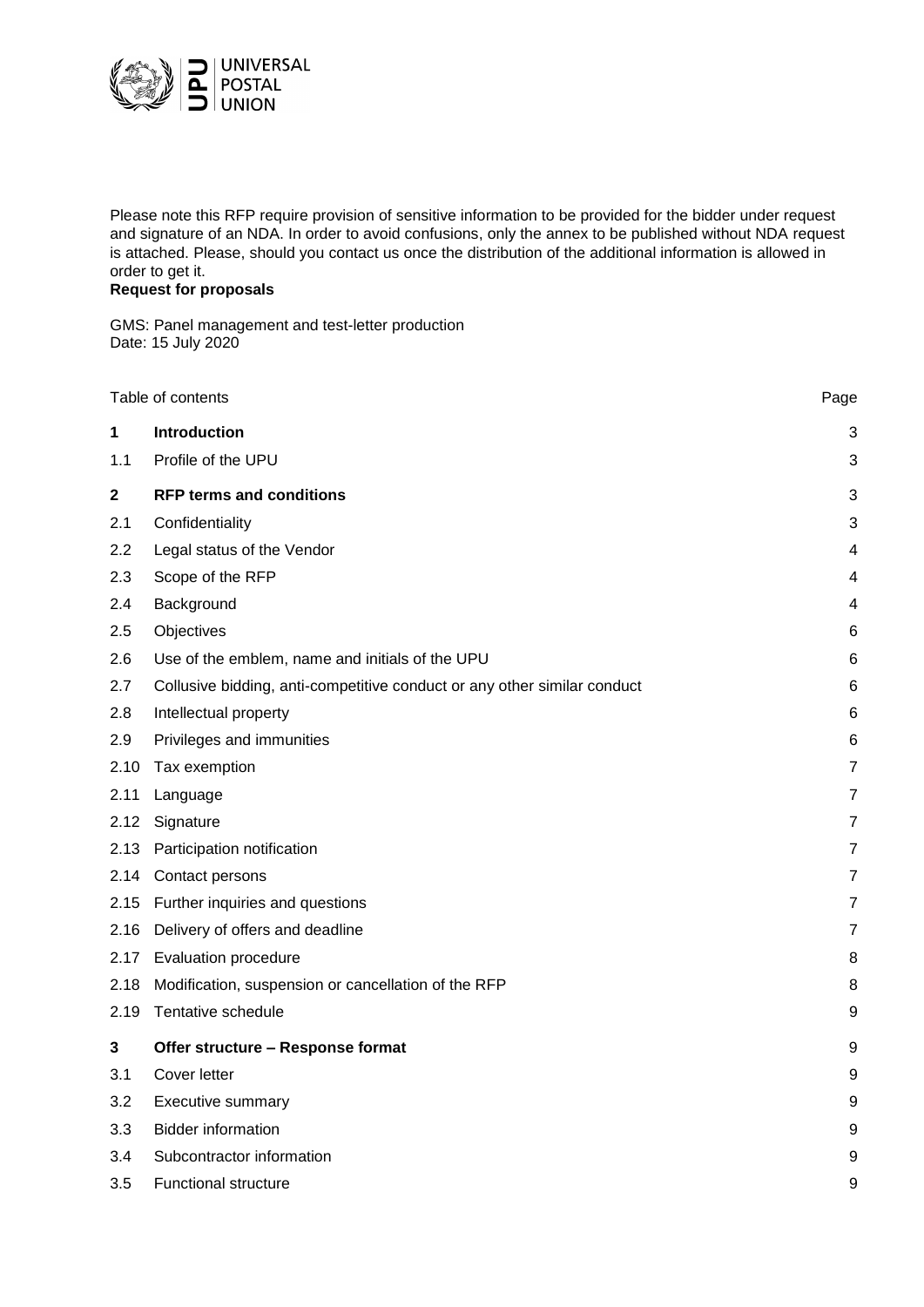| 3.6 | Pricing structure                       | 10 |
|-----|-----------------------------------------|----|
| 3.7 | <b>UPU General Terms and Conditions</b> | 10 |
| 3.8 | Delivery and payment schedule           | 10 |
| 4   | <b>General requirements</b>             | 10 |
| 4.1 | <b>Bidder requirements</b>              | 10 |
| 4.2 | Description of activities               | 19 |
| 4.3 | Business model and costs                | 19 |
| 4.4 | Reporting                               | 20 |
| 4.5 | Additional information                  | 20 |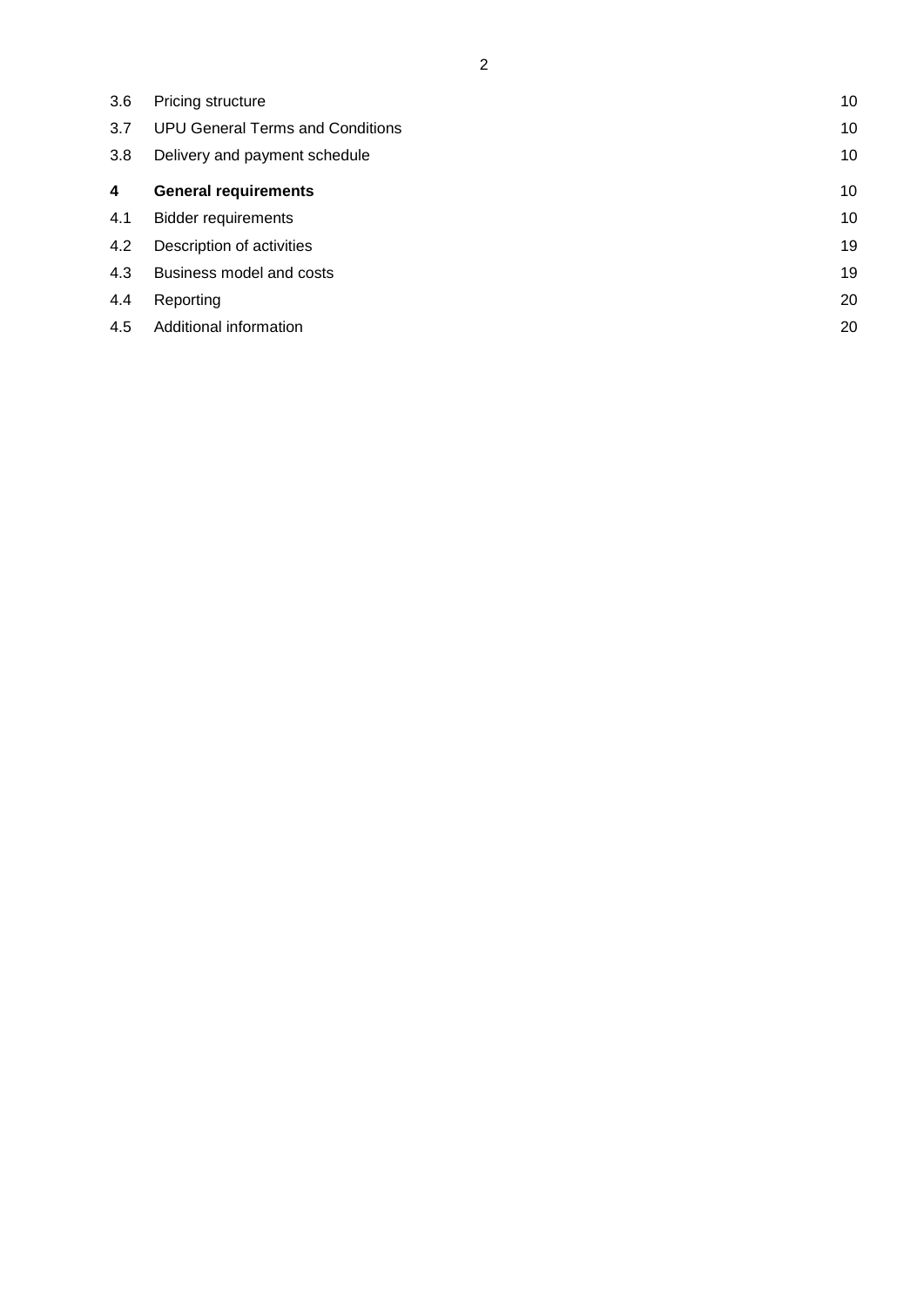### **1 Introduction**

# *1.1 Profile of the UPU*

The Universal Postal Union (UPU) was founded in 1874 in Berne, Switzerland, with the main goal of establishing a single postal territory for the reciprocal exchange of letter-post items and adopting common principles for the international postal service in a non-discriminatory manner. Currently comprising 192 member countries, the UPU became a specialized agency of the United Nations in 1948.

The main mission of the UPU is to stimulate the lasting development of efficient and accessible universal postal services of quality, in order to facilitate communication between the inhabitants of the world. This encompasses the commitment towards free circulation of postal items over a single postal territory composed of interconnected networks, adoption of fair common standards and use of technology, cooperation and interaction among stakeholders, promotion of effective technical cooperation, and satisfaction of customers' changing needs. The UPU is thus expected to play a major role in the constant revitalization of postal services.

Furthermore, the UPU facilitates the development of worldwide postal services by providing an information and communication technology environment which allows designated operators (DOs)<sup>1</sup> of UPU member countries to concentrate on the delivery of postal services to their customers. In this context, the UPU provides a global network with value-added services, as well as computerized applications for the management of international mail and international postal money orders.

# **2 RFP terms and conditions**

Unless otherwise stated in this request for proposals (RFP), the term "Bidder" shall refer to any person, company or legal entity submitting a proposal in response to this RFP. The term "Vendor" shall refer to a successful Bidder, as the case may be.

# *2.1 Confidentiality*

Bidders shall treat in strict confidence all information contained in this RFP and its attached documents which is not already publicly known or generally accessible, particularly any documentation marked as confidential and distributed by the UPU to Bidders as additional confidential RFP documentation. Bidders shall prevent disclosure or distribution of all such information to third parties and other entities and persons not expressly authorized herein. In case of doubt, these confidentiality provisions shall nevertheless be observed. All Bidders are obliged to observe these confidentiality provisions before, during and after the tendering process. These provisions shall not affect the UPU's and the Bidder's legal obligations to disclose information.

Bidders shall not use such information for any purpose other than the purposes associated with this RFP. This RFP and all attached documents may only be distributed or made available to persons directly involved in the tendering process on behalf of Bidders. In case external agents or subcontractors are involved in the preparation of the tender documents, they have to be named and indicated in the participation notification (see section 3.4).

Bidders assume full responsibility for compliance of their agents, employees and subcontractors, as well as any third parties involved on their behalf in this tendering process, with these rules of confidentiality and shall be liable for any damages resulting from misconduct or unauthorized disclosure.

If a Bidder violates the confidentiality provisions contained herein, it shall be liable to pay a penalty to the UPU unless the Bidder can prove that no fault is attributable to it. This penalty shall amount to no more than 50,000 CHF per infringement. Payment of any such penalty shall not release Bidders from their obligation to observe these confidentiality requirements.

<sup>1</sup> In accordance with article 1.7 of the Constitution of the UPU, a designated operator is any governmental or nongovernmental entity officially designated by the member country to operate postal services and to fulfil the related obligations arising out of the Acts of the Union on its territory.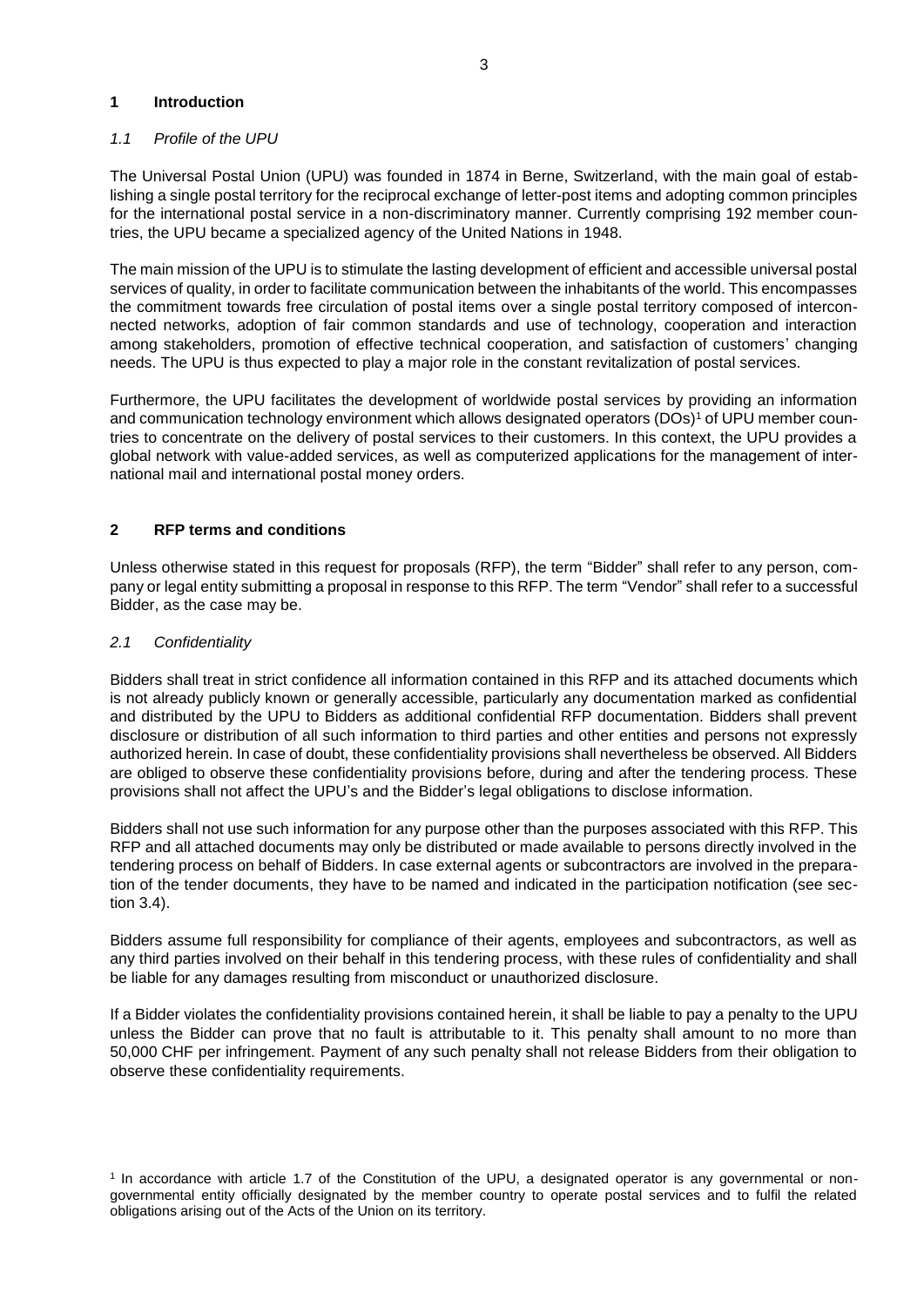Bidders willing to submit proposals in response to this RFP shall contact the persons specified in section 2.14 below, and may request receipt of additional information related to this RFP from the UPU, as the case may be.

Without prejudice to the confidentiality provisions set out above, Bidders hereby agree that the receipt of any such additional information may be subject to the prior signature of a non-disclosure agreement between the Bidder and the UPU, under conditions to be determined and communicated by the latter.

# *2.2 Legal status of the Vendor*

The Vendor shall be regarded in law as having the legal status of independent contractor. The Vendor and its consultants, employees and subcontractors (as authorized by the UPU) shall in no way be regarded as employees of the UPU. Such consultants, employees and subcontractors of the Vendor shall not be entitled to any employment benefits of the UPU. The Vendor shall be solely responsible for due payment of all compensation owed to such consultants, employees and subcontractors, including payment of any employment taxes, benefits, compensation and insurance. The Vendor represents and warrants that it will comply with all laws, rules and regulations required by the relevant authorities, including the appropriate withholding, reporting and payment of all necessary taxes.

The Vendor shall be liable for all work performed by its employees, consultants and subcontractors, as well as for any act or omission by such employees, consultants and subcontractors.

The Vendor shall not assign, sublicense, subcontract, pledge or otherwise transfer or dispose of its offer, or any of the rights and obligations contained in it, without prior written consent of the UPU.

The approval by the UPU of the engagement of any subcontractor shall not relieve the Vendor of any of its obligations or responsibilities concerning the work performed by any subcontractor.

# *2.3 Scope of the RFP*

This RFP concerns the provision of panel management and test-letter production services (including transponder management, stamp management, data management, data delivery, development of information technology infrastructure, resolution of queries and consultancy activities) for the UPU Global Monitoring System (GMS) external quality-of-service measurement.

### *2.4 Background*

Through its resolution C 45/2008, the UPU Congress instructed the International Bureau (IB) to implement GMS, a core global system aimed at monitoring the quality of service provided by DOs in relation to terminal dues, which serves as a tool for evaluating the achievements of DOs in implementing projects financed through the UPU Quality of Service Fund. This project has established a link between letter-post quality of service and the payments made between member countries in order to promote the improvement of global letter-post performance. As part of this, GMS has been running GMS Inbound, a quality-of-service measurement application, since 2009 with the aim of providing neutral and independent measurement of quality of service for use in the payment scheme. Since the launch of this initiative, the number of participating countries has risen from 21 to 69.

The volume of test items has also been increasing. Currently, there are close to 300,000 test items circulating among 1,540 panellists worldwide. All of these test items contain radio frequency identification (RFID) transponders. Table 1 below shows the distribution of countries for measurement per world region per year. Tables 2 and 3 show details of valid test item volume per GMS level per transponder type per year.

|  |  |  | Table 1 – Distribution of countries for measurement per world region per year |
|--|--|--|-------------------------------------------------------------------------------|
|--|--|--|-------------------------------------------------------------------------------|

| Legend          | World region |      | Year |
|-----------------|--------------|------|------|
|                 |              | 2020 | 2021 |
| <b>AFRICA</b>   | Africa       | 19   | 23   |
| <b>AMERICAS</b> | Americas     | 13   | 14   |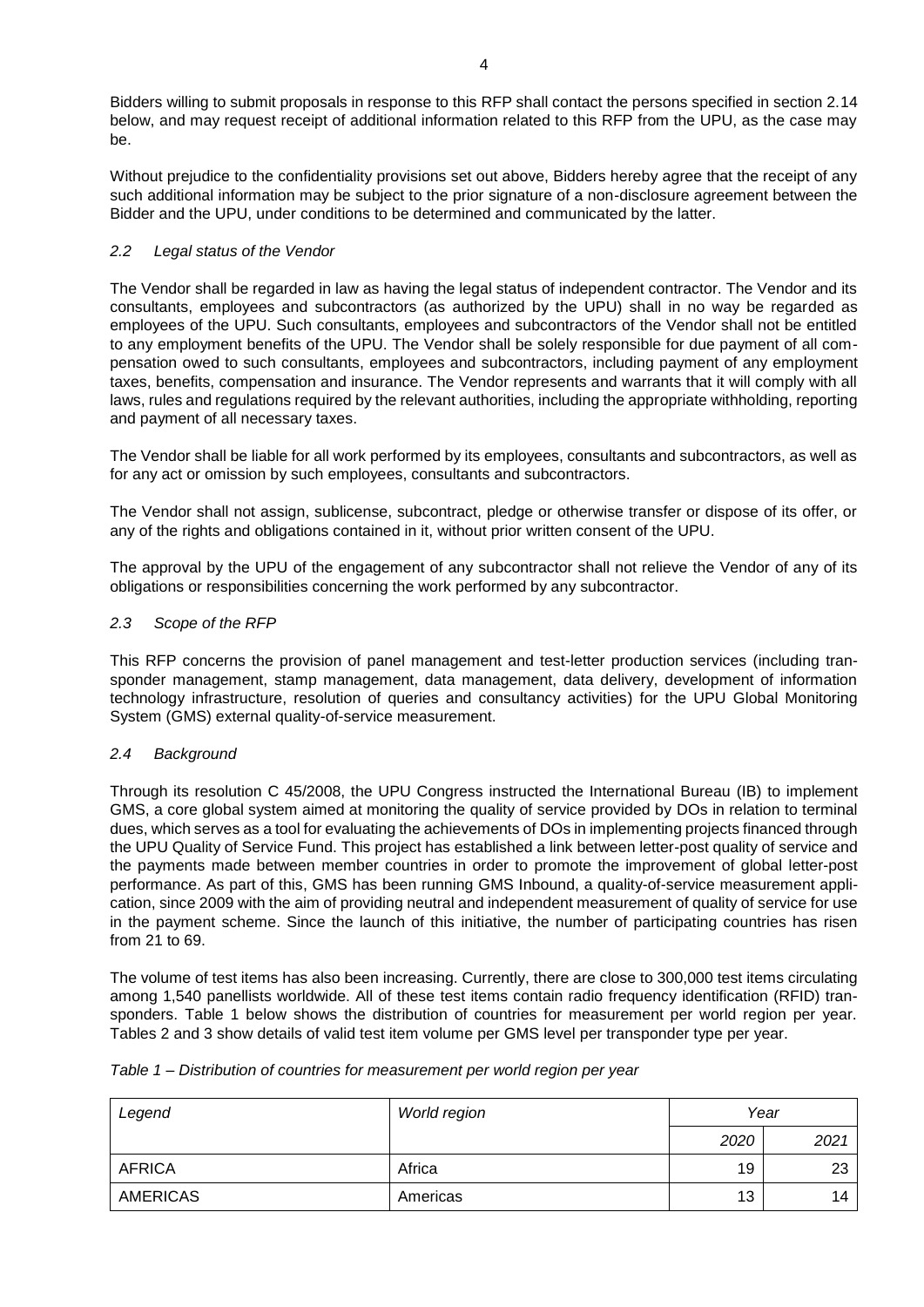| Legend               | World region              | Year |      |
|----------------------|---------------------------|------|------|
|                      |                           | 2020 | 2021 |
| <b>ARAB/CTL ASIA</b> | Arab and Central Asia     | 6    | 10   |
| ASIA/PAC             | Asia, Pacific and Oceania | 14   | 16   |
| <b>EUROPE</b>        | Europe                    | 27   | 44   |
| <b>Total</b>         |                           | 79   | 107  |

| Table 2 – Number of countries and expected valid test item volume for measurement per GMS level per |  |  |  |  |  |  |  |
|-----------------------------------------------------------------------------------------------------|--|--|--|--|--|--|--|
| transponder type in 2021                                                                            |  |  |  |  |  |  |  |

| <b>GMS</b><br>Level | <b>RFID</b><br>Technology | Number of countries per<br>level per transponder | Valid test item volume<br>per country per level per<br>year | Valid test item volume<br>per year |
|---------------------|---------------------------|--------------------------------------------------|-------------------------------------------------------------|------------------------------------|
|                     |                           | 2021                                             |                                                             | 2021                               |
| A                   | P                         | 5                                                | 10,000                                                      | 50,000                             |
|                     | S                         | 5                                                | 10,000                                                      | 50,000                             |
| B                   | P                         | 34                                               | 3,800                                                       | 129,200                            |
|                     | S                         | 5                                                | 3,800                                                       | 19,000                             |
| C                   | P                         | 7                                                | 2,100                                                       | 14,700                             |
|                     | S                         | 1                                                | 2,100                                                       | 2,100                              |
| D                   | P                         | 7                                                | 900                                                         | 6,300                              |
|                     | S                         | 0                                                | 900                                                         |                                    |
| E                   | P                         | 42                                               | 300                                                         | 12,600                             |
|                     | S                         | 1                                                | 300                                                         | 300                                |
| <b>Total</b>        |                           | 107                                              |                                                             | 284,200                            |

*Table 3 – Number of countries and expected valid test item volume for measurement in 2020 per GMS level per transponder type per year*

| <b>GMS</b> level | <b>RFID</b><br>technology | Number of countries per<br>level per transponder | Valid test item volume<br>per country per level per<br>year | Valid test item volume<br>per year |
|------------------|---------------------------|--------------------------------------------------|-------------------------------------------------------------|------------------------------------|
|                  |                           | 2020                                             |                                                             | 2020                               |
| A                | P                         | 3                                                | 10,000                                                      | 30,000                             |
|                  | S                         | 5                                                | 10,000                                                      | 50,000                             |
| B                | P                         | 26                                               | 3,800                                                       | 98,800                             |
|                  | S                         | 3                                                | 3,800                                                       | 11,400                             |
| C                | P                         | $\overline{2}$                                   | 2,100                                                       | 4,200                              |
|                  | S                         | 1                                                | 2,100                                                       | 2,100                              |
| D                | $\mathsf{P}$              | 7                                                | 900                                                         | 6,300                              |
|                  | S                         | 0                                                | 900                                                         |                                    |
| E                | P                         | 31                                               | 300                                                         | 9,300                              |
|                  | S                         | 1                                                | 300                                                         | 300                                |
| <b>Total</b>     |                           | 79                                               |                                                             | 212,400                            |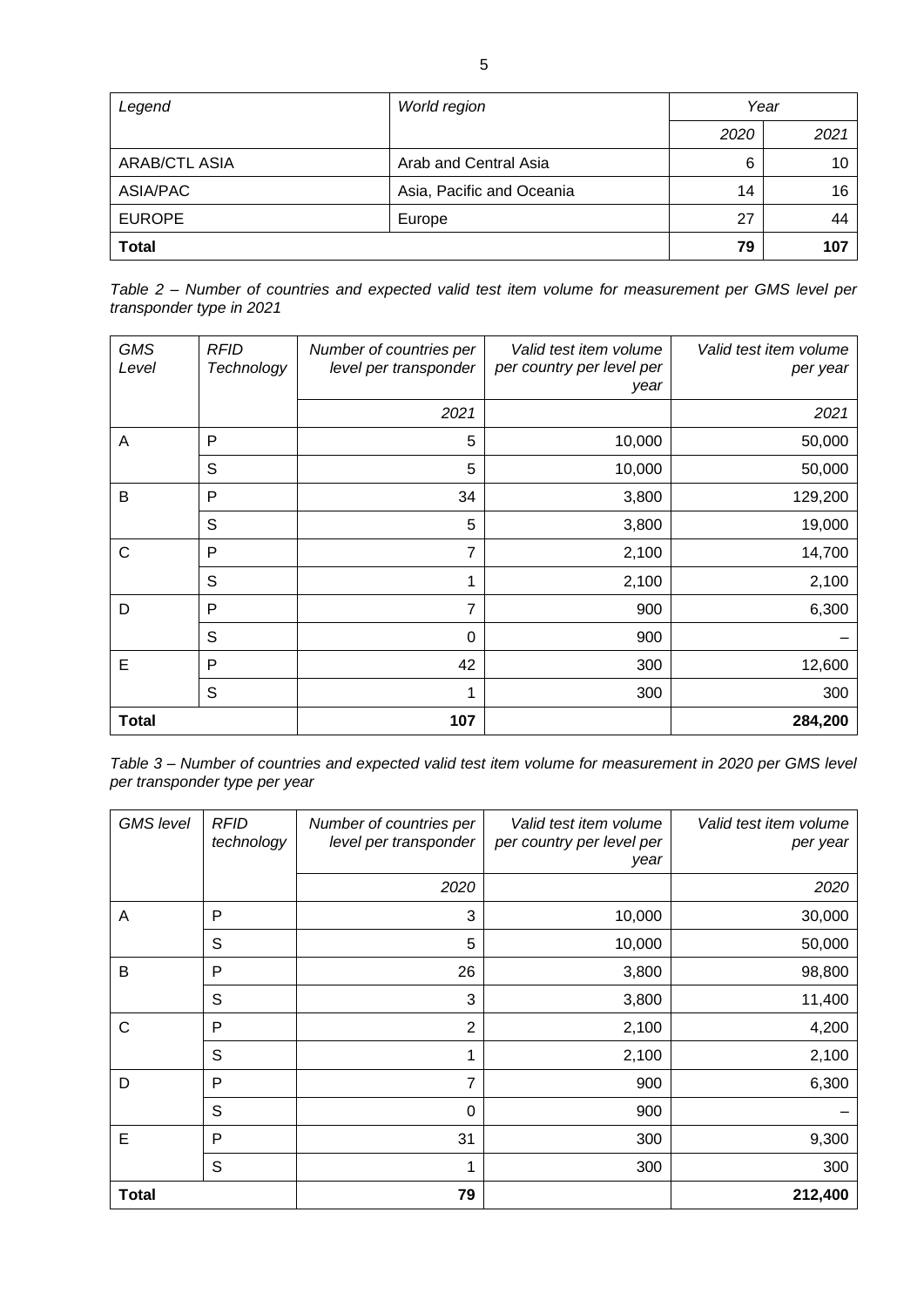### *2.5 Objectives*

The UPU wishes to continue expanding its inbound quality-of-service measurement initiative and is therefore seeking to engage a consulting firm to provide panel management and test-letter production services (including transponder management, stamp management, data management, data delivery, development of information technology infrastructure, resolution of queries and consultancy activities), with due consideration of the current number of participating countries and the expected number for 2021, as detailed in Tables 1, 2 and 3 above.

# *2.6 Use of the emblem, name and initials of the UPU*

Bidders/Vendors shall not advertise or otherwise make public the fact that they intend to provide, are providing or have provided services to the UPU, or use the emblem, name or initials of the UPU in connection with their business for purposes of commercial advantage or goodwill without prior and explicit permission from the UPU. Bidders/Vendors shall take all reasonable measures to ensure compliance with this provision by their agents, employees and subcontractors.

# *2.7 Collusive bidding, anti-competitive conduct or any other similar conduct*

Without prejudice to the provisions contained in sections 3 and 4 below, Bidders (including their agents, consultants, employees and subcontractors) shall not engage in any collusive bidding, anti-competitive conduct or other similar conduct, in relation to:

- The preparation or submission of offers;
- The clarification of offers; and
- The conduct and content of negotiations, including final contract negotiations.

For the purposes of this RFP, collusive bidding, anti-competitive conduct or any other similar conduct may include disclosure to, or exchange or clarification with, any other Bidder of information (in any form), regardless of whether such information is confidential to the UPU or to any other Bidder, in order to alter the results of the RFP in such a way that would lead to an outcome other than that which would have been obtained through a competitive process. In addition to any other remedies available to it, the UPU may, at its sole discretion, immediately reject any offer submitted by a Bidder that, in the UPU's opinion, has engaged in any collusive bidding, anti-competitive conduct or other similar conduct with any other Bidder in relation to the preparation or submission of offers, whether in respect of this RFP or other procurement processes conducted by the UPU.

# *2.8 Intellectual property*

This RFP and all its attached documents, including any content, forms, statements, concepts, projects and procedures explicitly or implicitly forming part of this RFP, constitute the exclusive intellectual property of the UPU. This RFP is communicated to the various Bidders with the sole purpose of assisting them in the preparation of their respective offers. Any hard copies of this RFP shall be destroyed or returned to the UPU by nonselected Bidders upon request of the UPU.

# *2.9 Privileges and immunities*

Nothing in or relating to this RFP, the activities described herein or any potential agreements related thereto shall be deemed as a waiver, expressed or implied, of any of the privileges, immunities and facilities which the UPU enjoys as a specialized agency of the United Nations system, pursuant to the Swiss Host State Act and the Agreement on Privileges and Immunities of the United Nations (on Swiss territory), the Convention on the Privileges and Immunities of the Specialized Agencies (outside Switzerland), as well as any other conventions and laws recognizing and/or granting such privileges, immunities and facilities to the UPU and its officials (such as the International Organizations Immunities Act in the case of the United States of America).

Accordingly, Bidders shall expressly acknowledge and agree that the property and assets of the UPU, including any archives, data, documents and funds belonging to the UPU or held by it (including without limitation the data/hosting environments and servers pertaining to or associated with the provision of the services, as well as any data or document in any form belonging to or held by the UPU on behalf of UPU member countries and their DOs), are inviolable and shall be immune from search, requisition, confiscation, expropriation and any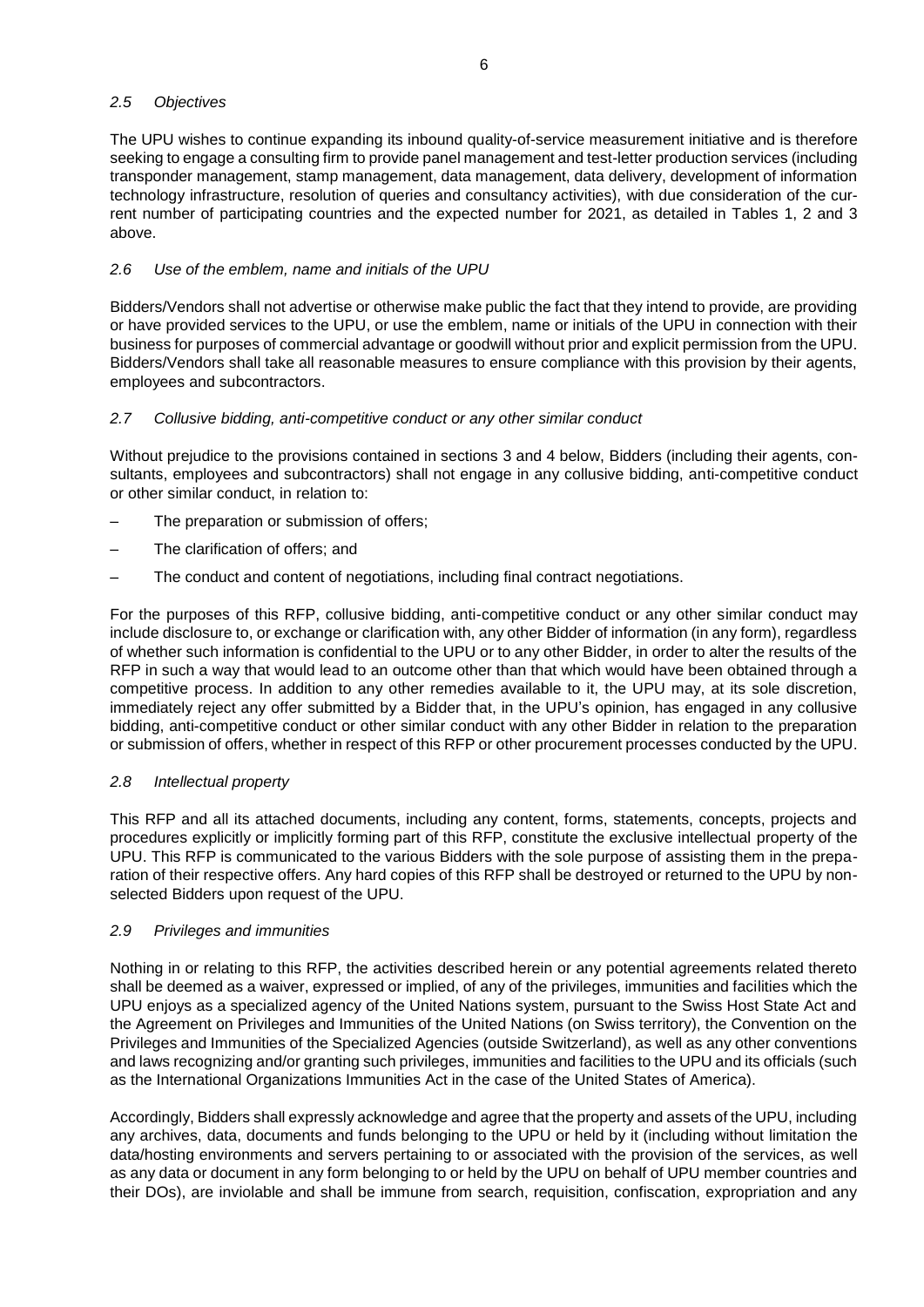other form of interference, whether by executive, administrative, judicial or legislative action. Bidders shall immediately contact the UPU in case of any attempt to violate or any violation of the UPU's privileges and immunities and take any reasonable measures to prevent such a violation.

In the light of the UPU's status as a specialized agency of the United Nations (and without prejudice to the observance, by the UPU, of any sanctions established by the United Nations Security Council), Bidders shall expressly certify their legal and operational willingness and ability to provide the services on a nondiscriminatory basis for the benefit of all eligible entities established and/or situated in the territory of any UPU member country, irrespective of the existence of diplomatic relations between a Bidder's country of incorporation and/or operation and any UPU member country (including its DOs).

#### *2.10 Tax exemption*

Pursuant to article III, section 9, of the Convention on the Privileges and Immunities of the Specialized Agencies, the UPU is exempt from all direct taxes and from customs restrictions, duties, and charges of a similar nature in respect of articles imported or exported for its official use.

Furthermore, the UPU, as an intergovernmental organization and a specialized agency of the United Nations, is exempt from Value Added Tax (VAT) in Switzerland (OLTVA, article 22; *Instructions 2001 sur la TVA*, articles 574, 816 and others), as well as in other countries; **therefore, any prices shall be indicated "net", without VAT or similar taxes**.

### *2.11 Language*

Tender documents shall, in their entirety, be formulated by Bidders in English.

#### *2.12 Signature*

Tender documents shall be signed by a representative (or representatives) duly designated and authorized to act on the Bidder's behalf and with the authority to legally bind the Bidder and accept the terms and conditions of this RFP.

#### *2.13 Participation notification*

Upon receipt of this RFP, the Bidder shall send a confirmation of participation to all contact persons listed in section 2.14 below, in line with the deadline indicated in section 2.15 below.

#### *2.14 Contact persons*

Secretary of the Tenders and Procurements Committee Universal Postal Union

Tel.: +41 31 350 3162 E-mail: caa@upu.int

#### *2.15 Further inquiries and questions*

Questions regarding the content of this RFP or any other associated requests for clarification from Bidders shall be transmitted to the UPU in written form to the contact persons listed in section 2.14 above, **no later than 21 August 2020.**

Answers to questions submitted by Bidders or additional information shall be published and regularly updated on the UPU website [\(www.upu.int/en/resources/calls-for-tenders/current-calls-for-tenders.html\)](http://www.upu.int/en/resources/calls-for-tenders/current-calls-for-tenders.html).

#### *2.16 Delivery of offers and deadline*

In the light of the current situation relating to the ongoing COVID-19 pandemic, all bids shall exceptionally be submitted electronically to the UPU at RFP-2020-016@upu.int with "Global Monitoring System – Panel management and test-letter production" as subject.

The deadline for bid submission is **31 August 2020 at 16.00 Central European Summer Time (UTC+2).**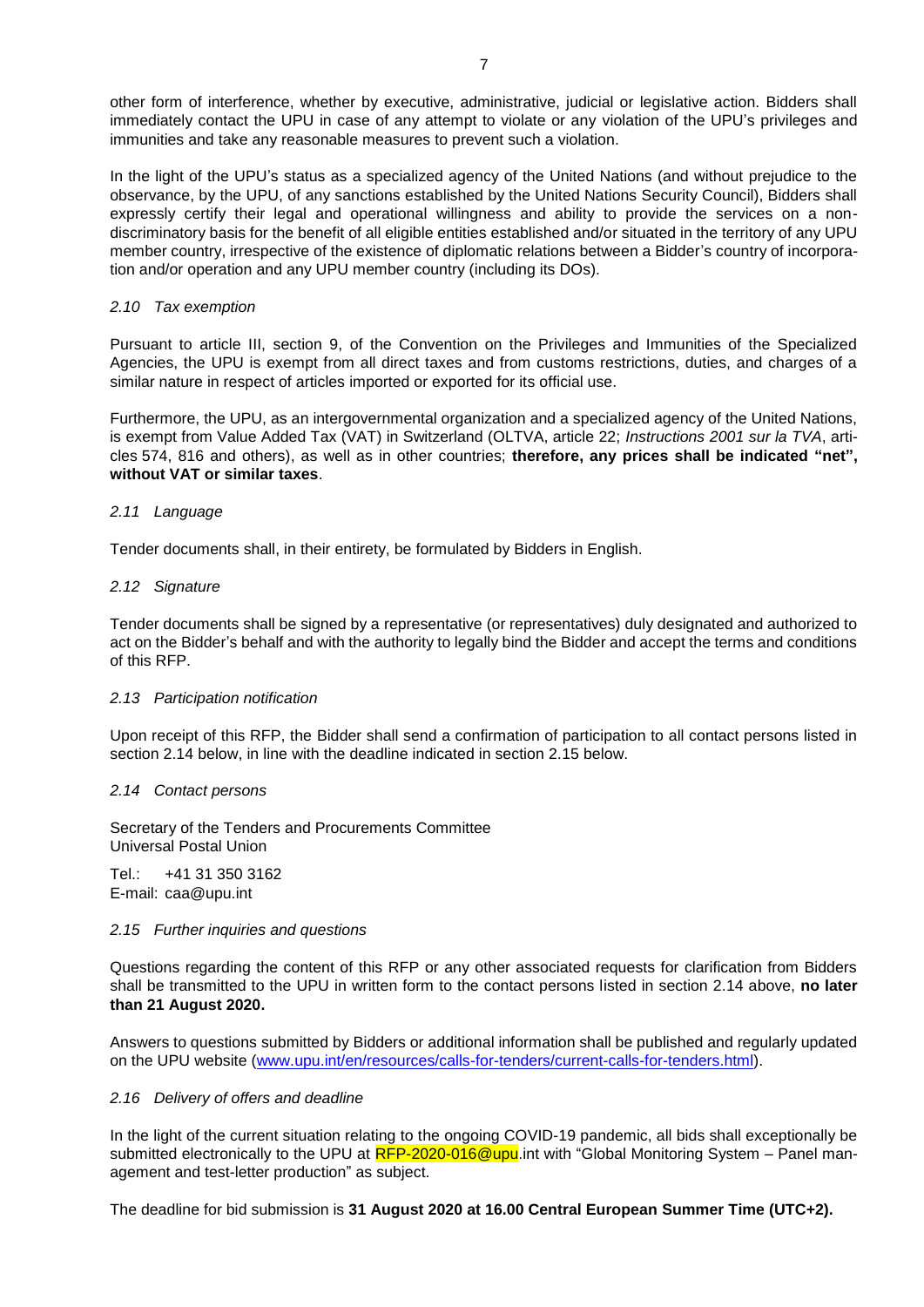Offers received after this date will not be considered by the UPU. Moreover, offers sent to any address other than those specified above or by any other means shall not be accepted by the UPU.

The preparation and submission of tender documents by Bidders shall be free of charge for the UPU.

# *2.17 Evaluation procedure*

The objective of the evaluation process is to ensure the selection of a qualified, reliable and experienced consulting firm which can deliver high-quality panel management and test-letter production services (including transponder management, stamp management, data management, data delivery, development of information technology infrastructure, resolution of queries and consultancy activities).

The evaluation procedure applied by the UPU shall be conducted at its sole discretion, with a view to determining as objectively as possible the bid that best meets the specific requirements of the UPU, on the basis of its assessment of bids received against the requirements defined herein. The prescribed structure of the tender documents (as set out in sections 3 and 4 below), is mandatory for all Bidders. Bids not fulfilling the mandatory criteria as indicated in sections 3 and 4 below shall not be taken into further consideration by the UPU.

Bids received by the UPU must address all aspects of the RFP for which they envisage necessary modifications or identify missing elements.

A package will be selected based upon the criteria listed below. Bidders are therefore required to consider how their package fits in with this criteria and to clearly indicate this in their response document.

The evaluation procedure will comprise three criteria, each with its own respective score weight, as follows:

| Evaluation criteria  | Technical     | Financial | Organizational |
|----------------------|---------------|-----------|----------------|
| Related requirements | 1 to 24, $32$ | 25 to 27  | 28 to 31       |
| Score weight         | 0.4           | 0.2       | 0.4 I          |

Bids shall be scored from 1 to 10 for each evaluation criterion based on the structure below:

### Aspects to be considered when evaluating

| Completeness                                   | Claritv        | Adequacy                                            |
|------------------------------------------------|----------------|-----------------------------------------------------|
|                                                | Scoring regime |                                                     |
|                                                |                | 10                                                  |
| Missing completely the requirement             |                | Covers all aspects within the requirement           |
| Not clear at all                               |                | No room to ambiguity                                |
| Not adequate at all to fulfill the requirement |                | Fully adequate and relevant to meet the requirement |

The deliberations of the UPU Tenders and Procurements Committee (TPC) are strictly confidential. The TPC shall submit a report on the evaluation of bids received to the Director General of the UPU IB, together with its final recommendation for his assessment and authorization.

/ The UPU General Terms and Conditions for the Provision of Services shall be accepted by Bidders. The final terms of any resulting contract shall be defined by the UPU and accepted by the Vendor. Contract negotiations shall only start after final selection by the UPU of a Vendor.

Bidders will be informed immediately after a selection decision is taken by the UPU.

### *2.18 Modification, suspension or cancellation of the RFP*

The UPU reserves the right, at its sole discretion and at any time before conclusion of the RFP (i.e. at any time prior to the signature of the relevant contract with the Vendor), to modify, suspend or cancel all or part of this RFP.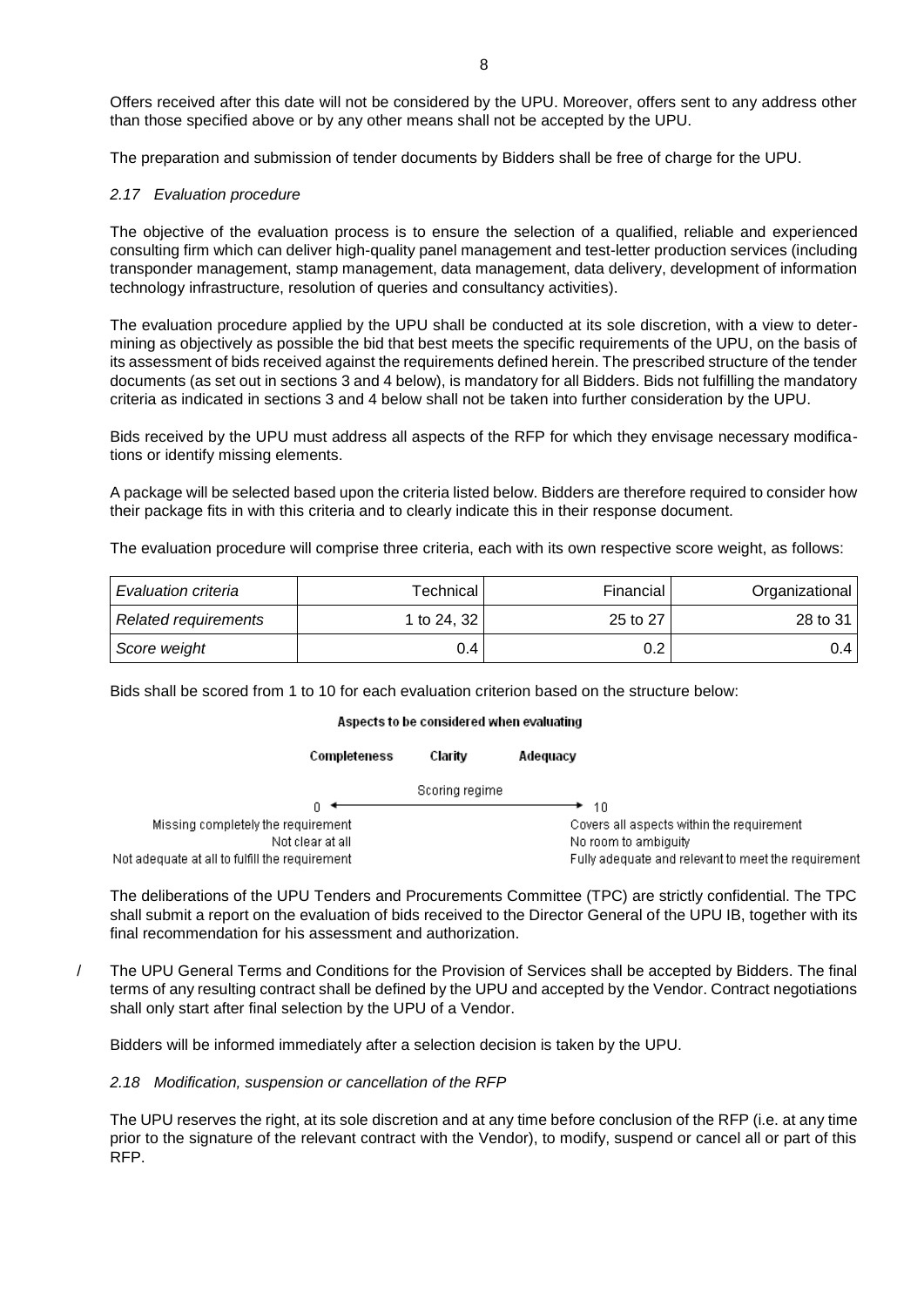| Publication of RFP announcement                 | 15 July 2020                                                     |
|-------------------------------------------------|------------------------------------------------------------------|
| Deadline for receipt of inquiries and questions | 21 August 2020                                                   |
| Deadline for receipt of offers by the UPU       | 31 August 2020, at 16.00 Central European<br>Summer Time (UTC+2) |
| Estimated start of engagement                   | 1 January 2021                                                   |

# **3 Offer structure – Response format**

All information provided shall be delivered by Bidders in full conformity with the terms and conditions set out in section 2 above.

Moreover, the requirements stipulated in this RFP shall be covered in their entirety, according to the structure defined below and following the sequence and numbering provided in this section. The UPU shall evaluate all Bidder responses in accordance with the structure defined herein.

# *3.1 Cover letter*

Bidders shall submit a cover letter including:

- a statement that the Bidder has read, understands and agrees to all provisions of this RFP.
- its name, telephone number, address and e-mail address, and the name(s) of its representative(s).

The cover letter shall be signed by a representative (or representatives) duly designated and authorized to act on the Bidder's behalf and with the authority to legally bind the Bidder and accept the terms and conditions of this RFP, and shall also include a confirmation of such authorization by the Bidder, as well as a statement that the Bidder's proposed tender documents are valid for a minimum period of 90 days.

### *3.2 Executive summary*

The Bidder shall provide an executive summary highlighting the most important aspects of its offer.

# *3.3 Bidder information*

- Company structure, locations and/or subsidiaries;
- Financial data (turnover, profit, etc.);
- Partners and equity holders of the company;
- Company history; and
- Market position and share in relevant markets.

### *3.4 Subcontractor information*

Vendors may not assign, sublicense, subcontract, pledge or otherwise transfer or dispose of its offer, or any of the rights and obligations contained in it, without prior written consent of the UPU.

The approval by the UPU of the engagement of any subcontractor shall not relieve the Vendor of any of its obligations or responsibilities concerning the work performed by any subcontractor.

### *3.5 Functional structure*

Bidders shall meet all of the requirements set out in section 4 below (General requirements).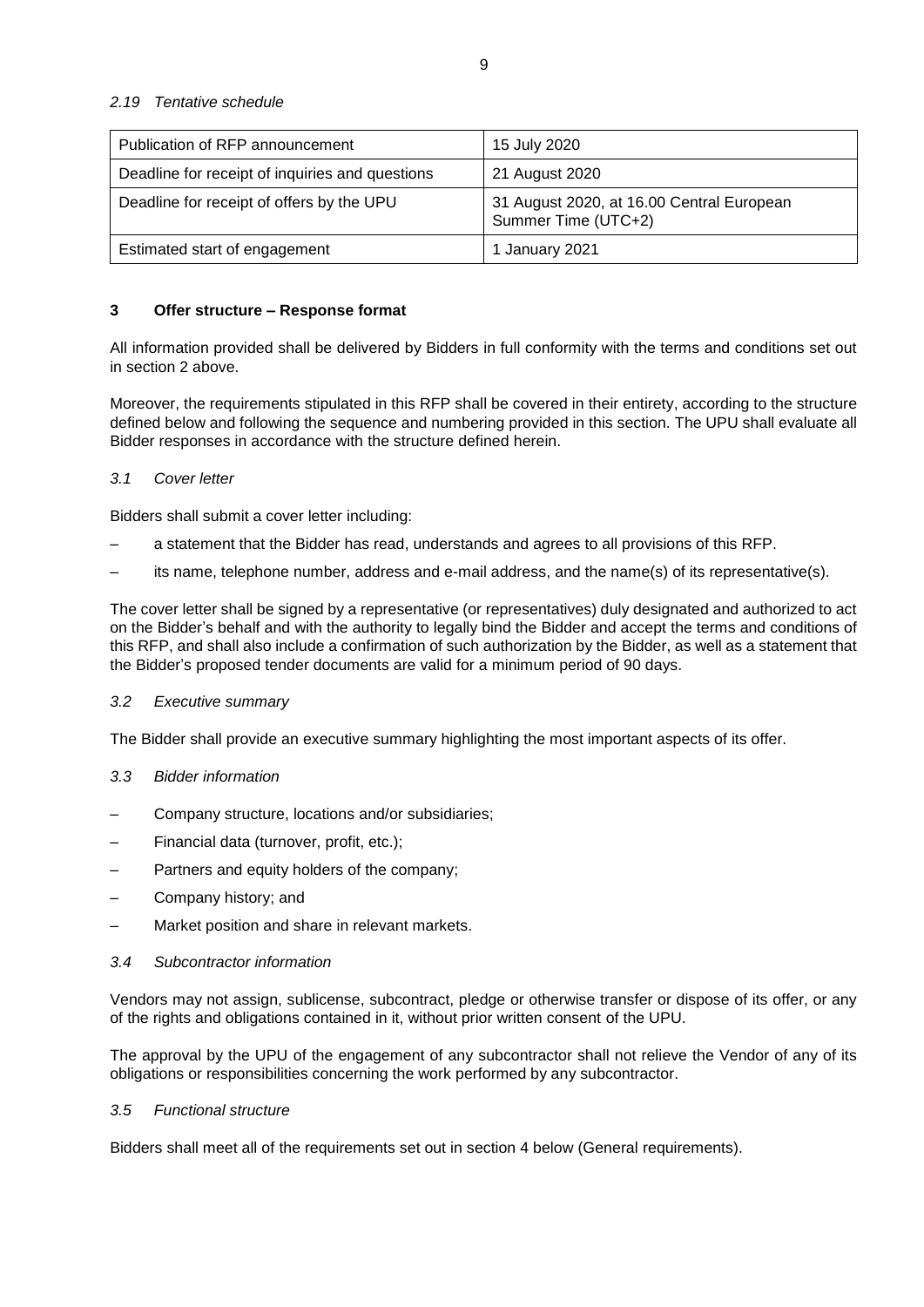# *3.6 Pricing structure*

Bidders shall provide a detailed pricing structure as required under section 4 below (General requirements). The UPU shall evaluate the responses according to the same structure.

Bidders shall not include VAT in the aforementioned pricing structure (see section 2.10 above). Furthermore, all pricing information shall be set out exclusively in USD.

### *3.7 UPU General Terms and Conditions*

Bidders shall include a statement of acceptance of the UPU General Terms and Conditions for the Provision of Services.

# *3.8 Delivery and payment schedule*

Bidders should consider the following dates for their delivery schedule proposal, which must be agreed upon with the UPU:

| l Services start date | 1 January 2021   |
|-----------------------|------------------|
| l Services end date   | 31 December 2021 |

Payment schedules shall be proposed by Bidders in their financial proposal and agreed upon with the UPU.

# **4 General requirements**

### *4.1 Bidder requirements*

Bidders shall propose technical solutions to the requirements set forth in the following sections (A to E).

Bidders shall also reference the UPU GMS Technical Design available on the UPU website [\(www.upu.int/](http://www.upu.int/uploads/tx_sbdownloader/manualGmsTechnicalDesignEn.pdf) [uploads/tx\\_sbdownloader/manualGmsTechnicalDesignEn.pdf\)](http://www.upu.int/uploads/tx_sbdownloader/manualGmsTechnicalDesignEn.pdf).

Other documents shall be provided once the Bidder signs a non-disclosure agreement (NDA), to be provided by the UPU following contact by an interested Bidder.

### **A. Functional and technical requirements**

### *4.1.1 Requirement 1*

The Vendor shall, in cooperation with the UPU, undertake a yearly review of the statistical design among participating countries for the GMS Inbound application

*Reference:* UPU GMS Technical Design, chapters 4−6 and 19.

### *Additional information:*

The Vendor shall be provided with information about each inbound DO's published holidays (national/regional) and other non-working days, prior to the deployment of the pilot GMS Inbound application. The Vendor shall be responsible for gathering information about postage rates per test item format and weight. During the period covered by the agreement for the provision of the services described herein, the Vendor shall request updated information on holidays and postage rates to ensure correct allocation and calculation of the test items on a quarterly basis.

### *4.1.2 Requirement 2*

The Vendor shall provide an allocation matrix example for each level (A to E) for each DO, specifying per inbound permanent link and per pool 1 and 2 according to the design parameters (e.g. P & G format, city, etc.).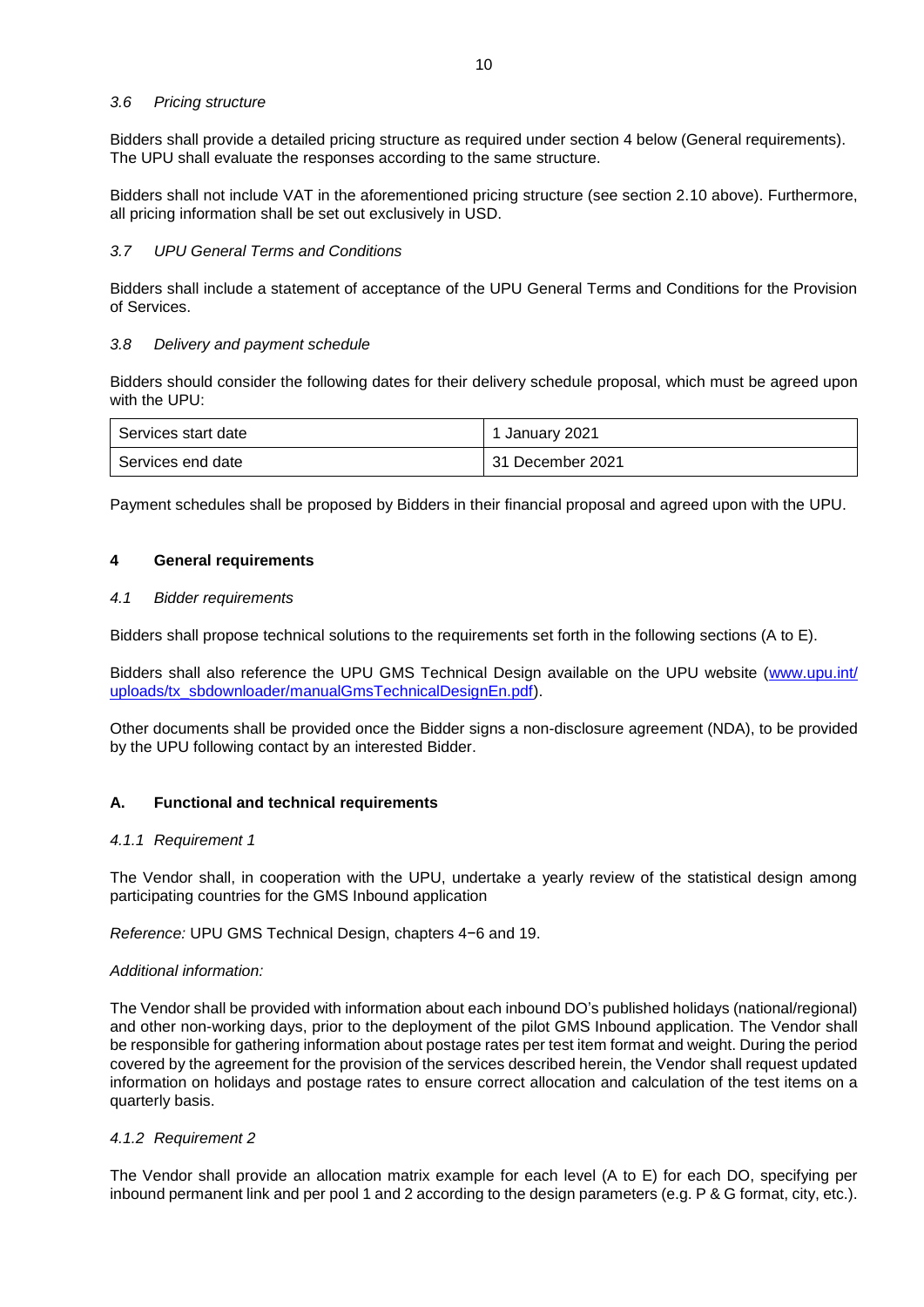*Reference:* UPU GMS Technical Design, chapters 4 (Table 4.1) and 7.

# *Additional information:*

Bidders should note that, under chapter 7 of the UPU GMS Technical Design, the type of transponder chosen by the inbound DO (semi-active or passive) will have an impact on:

- the production of test items;
- transponder management; and
- panellist training.

Solutions proposed by the Vendor may vary between countries and their postal sectors. The minimum number of panellists (droppers and receivers) shall be maintained throughout the period of the provision of services by the Vendor. In that regard, during panellists' planned absences (vacations, etc.), the Vendor shall replace such panellists during the full period of absence in order to maintain the minimum number of panellists per city and country. The Vendor shall anticipate and adequately prepare for the natural turnover of panellists with a view to maintaining the minimum number of panellists and the continuous provision of the services, in particular for inbound DOs with few panellists. In cases where a city is further divided into zones, each zone should be covered by at least one panellist during the reporting period. The bundling of items from the same outbound country to the same inbound city shall be avoided. In the event that the statistical design to be implemented by the Vendor renders the bundling of items from the same outbound country to the same inbound city unavoidable, bundling from the same outbound country to the same receiver panellist shall be avoided. The Vendor shall conduct continuous checks throughout the period of provision of the services under the agreement in order to assess, identify and adjust any inappropriate bundling.

# *4.1.3 Requirement 3*

The Vendor shall provide information on how the circulation of test items from outbound DOs into pools 1 and 2 of the participating inbound DOs will be carried out.

*Reference:* UPU GMS Technical Design, chapters 4−6.

### *Additional information:*

None.

### *4.1.4 Requirement 4*

The Vendor shall provide a detailed plan with a view to ensuring that the minimum number of panellists is maintained during the period of provision of the services, considering the expected rates of turnover and absence (e.g. vacation).

*Reference:* UPU GMS Technical Design, chapter 7.

*Additional information:*

None.

### *4.1.5 Requirement 5*

The Vendor shall provide a detailed plan, including examples, for recruiting dropper and receiver panellists, which shall take into consideration relevant scenarios and approaches for different DOs. The Vendor shall also provide any materials to be used in the recruitment process, such as questionnaires, criteria and manuals, for due assessment and acceptance by the UPU.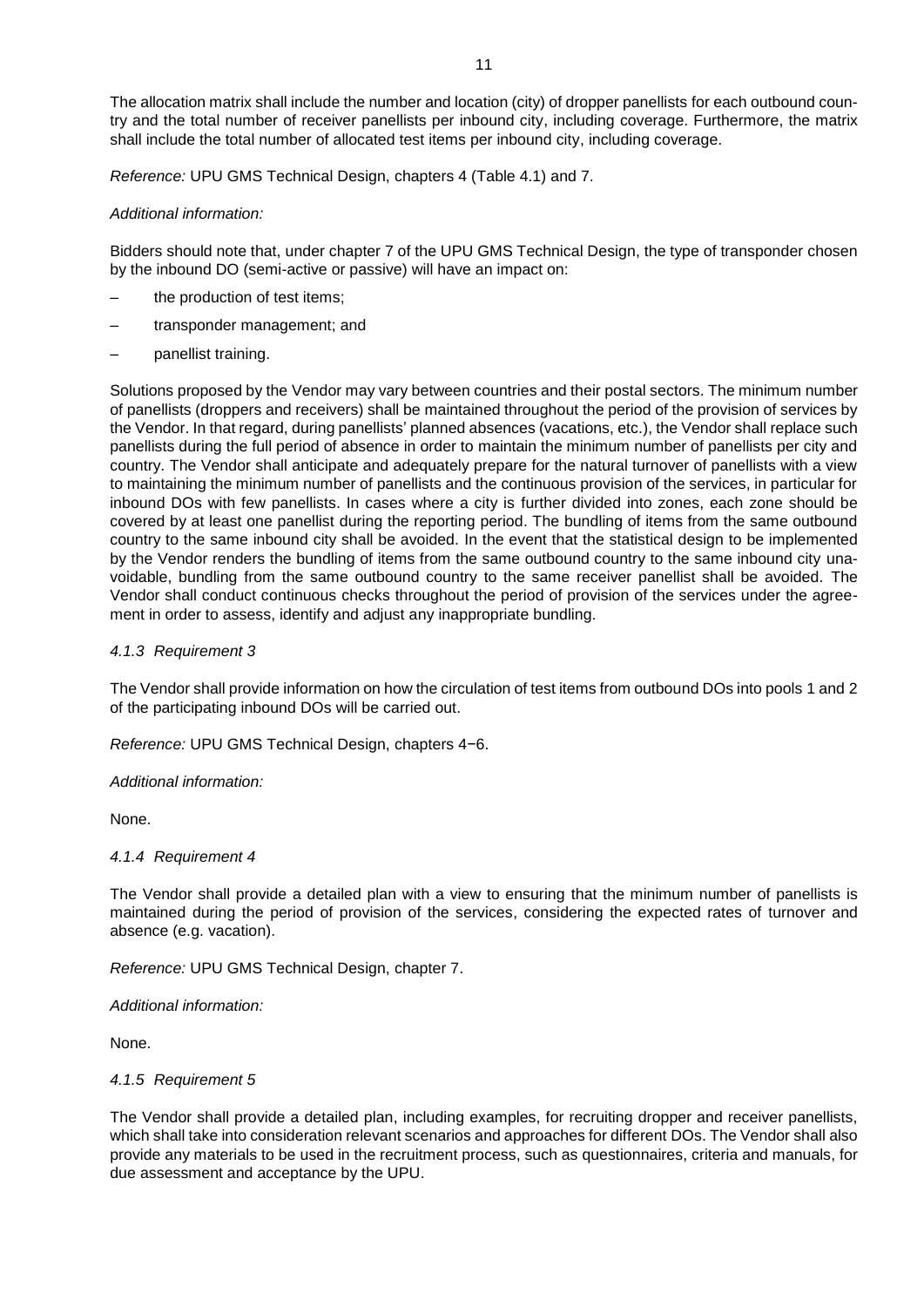*Reference:* UPU GMS Technical Design, chapter 7.

# *Additional information:*

A receiver panellist must not be employed by a market survey company, or participate in other market surveys or studies.

# *4.1.6 Requirement 6*

The Vendor shall provide a detailed plan, including examples, for training dropper and receiver panellists, which shall take into consideration relevant scenarios and approaches for different DOs. The Vendor shall also provide any materials to be used for training, such as examples or drafts of dropper and receiver panellist manuals, for due assessment and acceptance by the UPU.

*Reference:* UPU GMS Technical Design, chapter 7.

# *Additional information:*

Training must be adapted to the scenario and circumstances of each participating UPU member country. There shall be adequate supervision to reduce drops in overall performance of the services provided by the Vendor when a panellist fails to perform satisfactorily despite training. Any unsatisfactory performance by a panellist during the training period shall be duly and repeatedly indicated by the Vendor to the panellist.

# *4.1.7 Requirement 7*

The Vendor shall implement proper transparency measures and procedures to enable appropriate tracking of the panellists' activities in the context and during the period of the provision of services under the agreement. The Vendor shall assign a unique ID number to each panellist for the entire duration of the agreement.

*Reference:* UPU GMS Technical Design, chapter 7.

*Additional information:*

None.

### *4.1.8 Requirement 8*

The Vendor shall require a re-activated panellist to undergo training for a second time if he/she has been inactive for more than three months.

*Reference:* UPU GMS Technical Design, chapter 7.

*Additional information:* None.

### *4.1.9 Requirement 9*

The Vendor shall provide a detailed plan on the intended means, methods, and other relevant aspects of communication with dropper and receiver panellists.

*Reference:* UPU GMS Technical Design, chapter 7.

*Additional information:* 

None.

# *4.1.10 Requirement 10*

The Vendor shall provide a detailed plan for assessing panellists' performance through pre-defined standards and a validation process, which shall include transponder registrations, panel reporting analysis and DO panellist and item queries.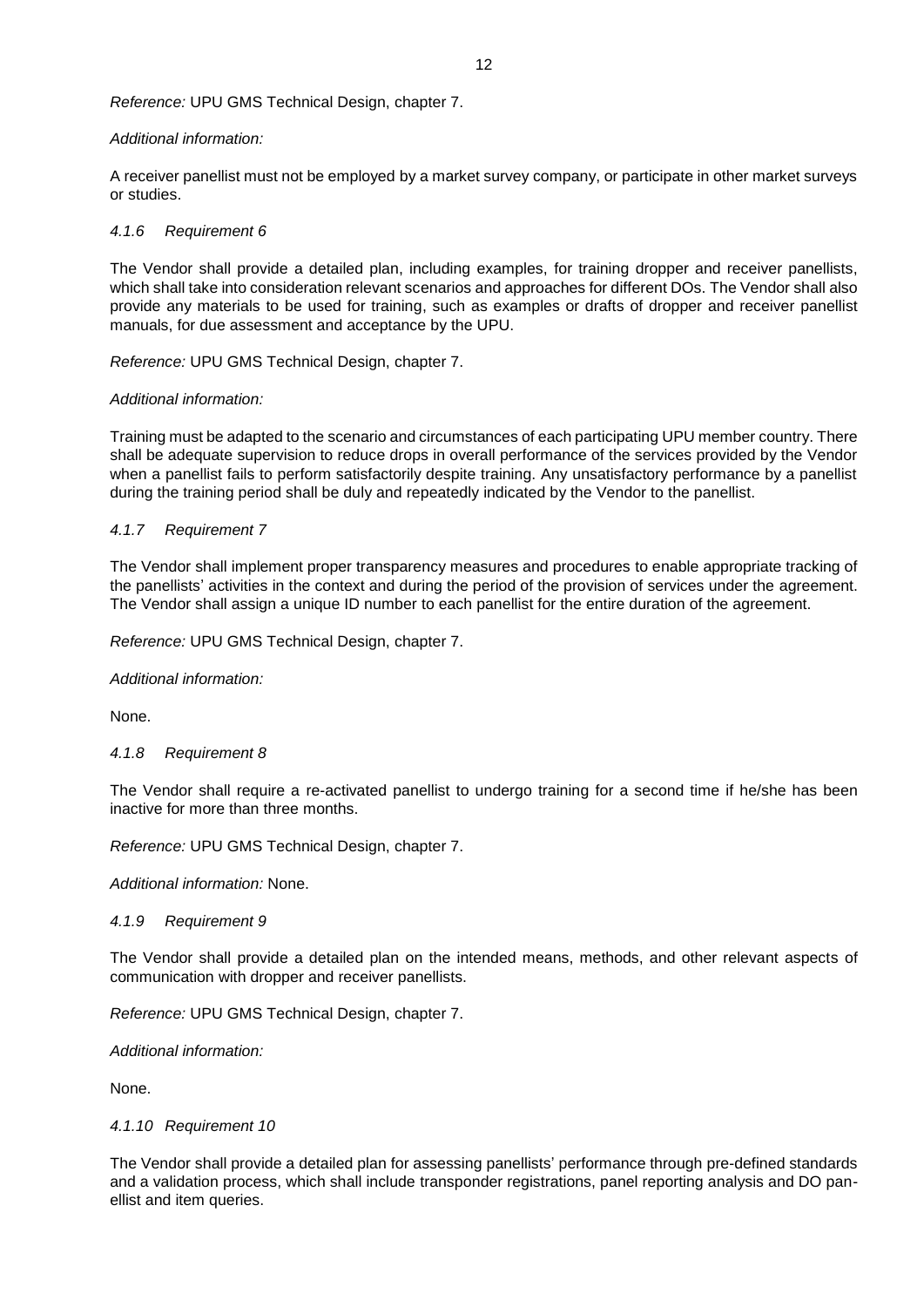### *Reference:* UPU GMS Technical Design, chapter 7.

# *Additional information:*

Bidders are expected to develop and provide a system to assess panellists' performance. It shall include information related to the validation of receipt date and analysis of the reliability of the panellist. The system shall be made available to DOs from participating UPU member countries, as well as to the UPU IB and/or its designated agent. Bidders shall also provide an estimated response time for answering queries made by relevant DOs, as well as the UPU IB and/or its designated agent.

# *4.1.11 Requirement 11*

The Vendor shall indicate the respective expected response time for addressing submissions of items and panellist queries from DOs. The Vendor shall also provide a plan detailing the processes for assessing these submissions and queries.

*Reference:* UPU GMS Technical Design, chapter 7.

*Additional information:*

See Requirement 10.

# *4.1.12 Requirement 12*

The Vendor shall provide a detailed process plan to demonstrate where and how the production of test items will be carried out, including relevant examples.

*Reference:* UPU GMS Technical Design, chapters 7−8.

# *Additional information:*

There may be advantages to having both central and decentralized production of test mail, depending on the size of the DO in question, whether stamps can be exported, etc. Bidders should be able to demonstrate their ability to:

- create an identification link between the test item and the transponder pertaining to that test item;
- ensure that the correct transponder is inserted in the correct test item;
- insert the transponder in the test letter so that the transponder cannot be damaged by the cancellation stamp or in the postal processing, without using paper clips and without folding the transponder;
- ensure that the country of destination on the test item is written in the language of the outbound DO or as otherwise instructed by the outbound DO;
- ensure that the address itself, possible abbreviations and punctuation are in accordance with the specific rules of the inbound DO. If possible, the Vendor should verify the address of the panellist (according to published rules given by the inbound DO);
- ensure that the integrity of all test items is maintained at all times;
- ensure that any test item disclosed by the inbound DO becomes invalid; and
- ensure that the stationery used is fit for the purpose of quality-of-service measurement.

### *4.1.13 Requirement 13*

The Vendor shall adopt a process for verifying the correctness of each test item in order to ensure the correct addressing and franking for reliability of measurement.

*Reference:* UPU GMS Technical Design, chapters 7−8.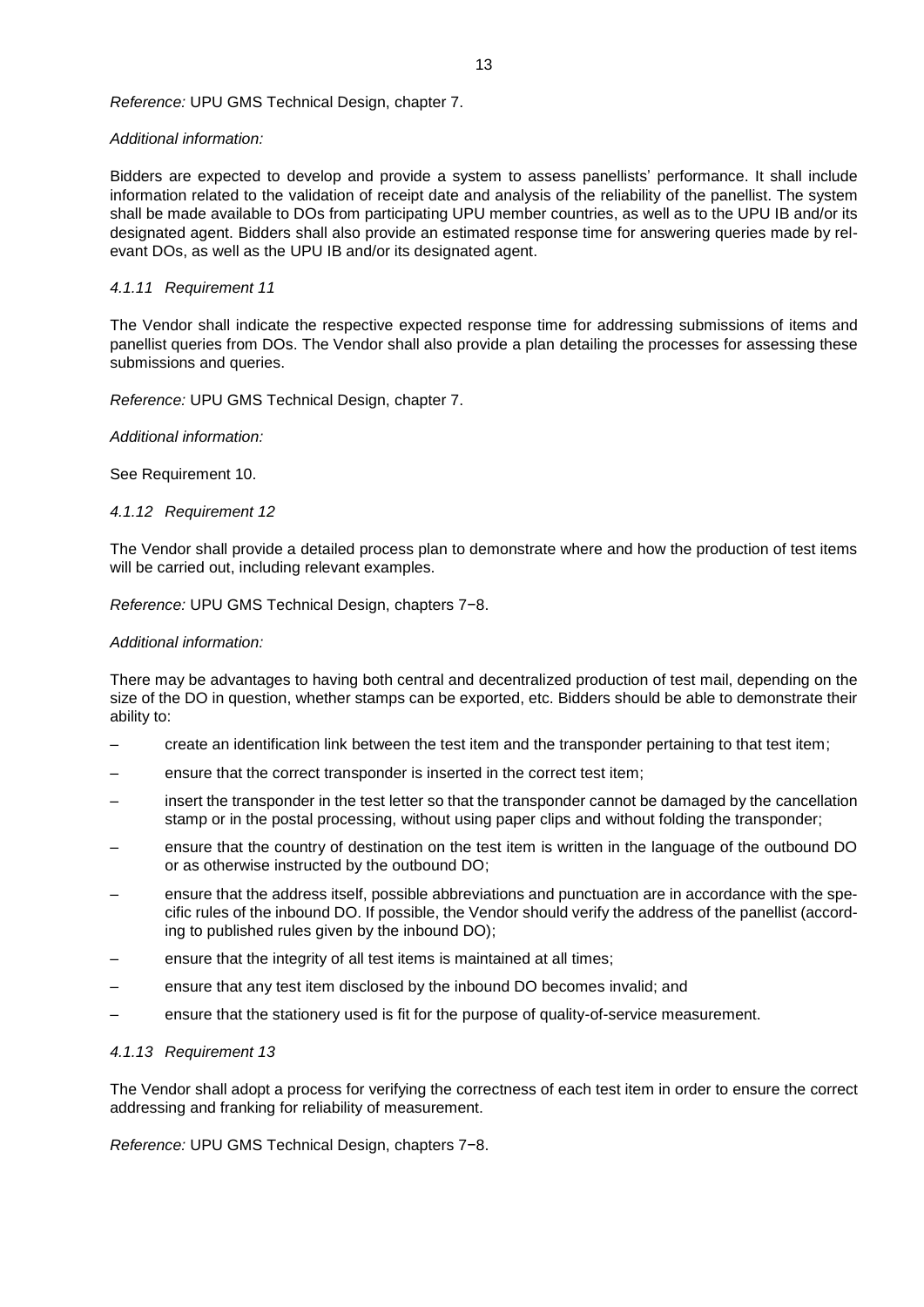### *Additional information:*

# See Requirement 12.

# *4.1.14 Requirement 14*

The Vendor shall detail how the transfer of materials or made up items to dropper panellists will be made per dropper country. The Vendor shall also give an account of the confirmation of the receipt process of such items or material.

*Reference:* UPU GMS Technical Design, chapters 7−8.

### *Additional information:*

Same as Requirement 12.

# *4.1.15 Requirement 15*

The Vendor shall provide information on the mechanisms to be put in place to ensure that the semi-active transponders are continuously monitored in order to minimize transponder loss rate.

*Reference:* UPU GMS Technical Design, chapter 8.

### *Additional information:*

The Vendor shall be required to manage at least two types of transponders (semi-active and passive). Different types of transponders may require different management. Each DO will receive one type of transponder only. In that regard, the Vendor shall:

- encode the transponder, i.e. give the transponder a unique identity number based on a UPU issuer code to be provided, and ensure that the battery functions (where applicable) and that the transponder can be read/registered as planned;
- verify the functionality of the transponder each time before insertion into the test letter;
- instruct the panellists on how and when to return the semi-active transponders;
- manage panellists and the process in such a way as to minimize the loss rate of transponders;
- observe that semi-active transponders may be reused, and allow usage of at least six times per year;
- ensure that passive transponders are not reused;
- inform the UPU at least three months in advance whenever a new stock of transponders is required, in order to enable timely supply by the UPU.

### *4.1.16 Requirement 16*

The Vendor shall provide an estimated need for transponder coverage per participating inbound DO profile.

*Reference:* UPU GMS Technical Design, chapter 8.

### *Additional information:*

See Requirement 15.

### *4.1.17 Requirement 17*

The Vendor shall provide a description of the process per outbound DO profile whereby the provision of stamps will be carried out, taking into consideration any legal restrictions as well as the risk of theft or other deterrents.

*Reference:* UPU GMS Technical Design, chapter 8; also refer to Requirement 2.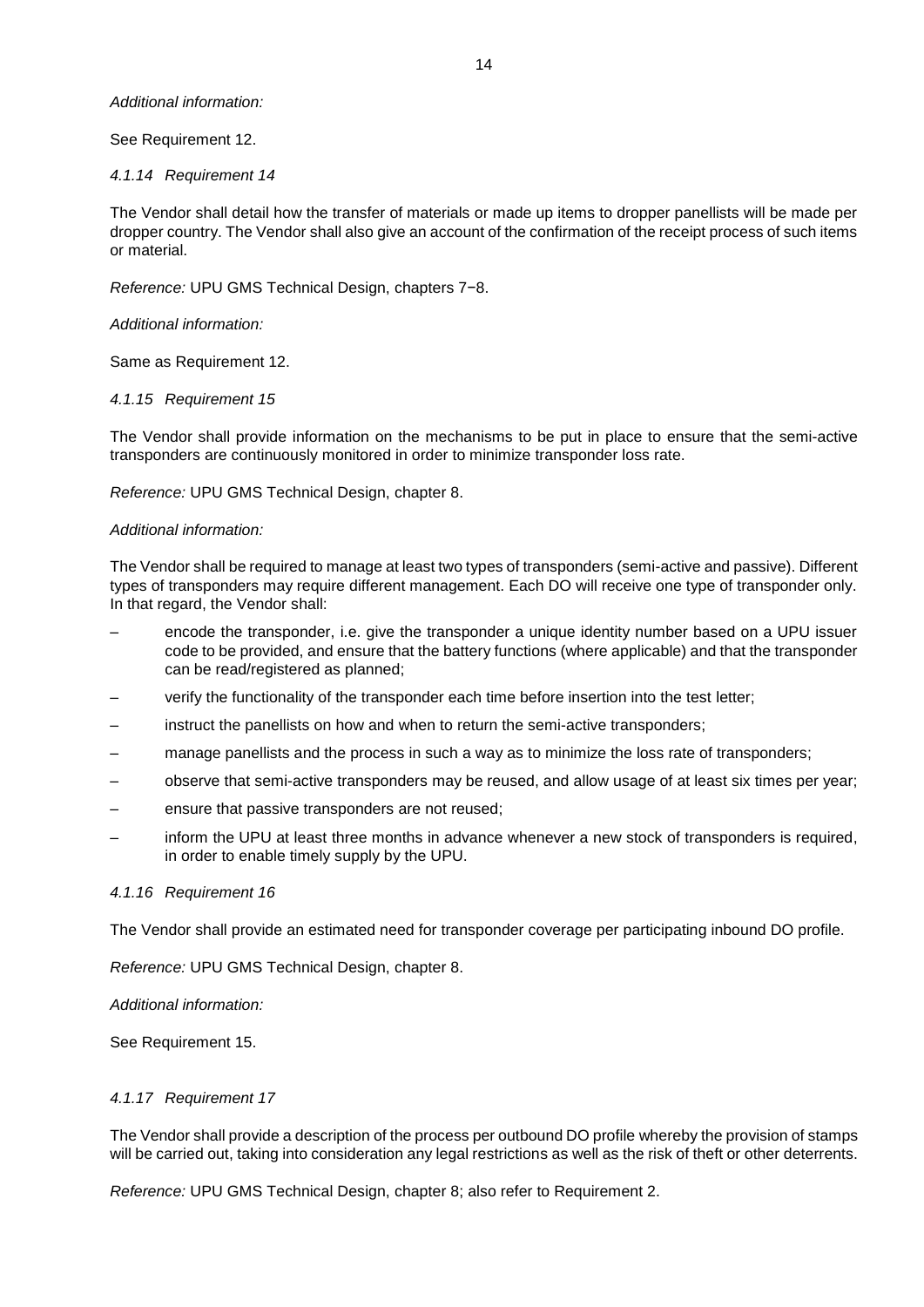# *Additional information:*

None.

# *4.1.18 Requirement 18*

The Vendor shall provide a detailed plan on how to organize the IT systems and ensure their running and reliability, including backup and other archiving processes.

# *Reference:* None.

# *Additional information:*

The Vendor shall be responsible for all IT system development pertaining to:

- allocation matrix;
- panel management (recruitment, training, quality control, panellist reporting);
- production of test items (match identification of test letter and transponder and quality control);
- tool for follow-up of panellist performance;
- validation of data (transponder registration data will be transmitted to the Vendor to support validation of panellist data);
- stock management (transponders, stamps, test items, envelopes, etc.); and
- transmission of data (the transmission of data can be discussed separately with the UPU IB).

# *4.1.19 Requirement 19*

The Vendor shall provide detailed information on the validation and query processes for items and panellists.

*Reference:* None.

*Additional information:*

None.

### *4.1.20 Requirement 20*

The Vendor must supply a list of validation criteria, with supporting logic, for GMS Inbound measurement.

*Reference:* UPU GMS Technical Design, chapter 12.

*Additional information:*

None.

### *4.1.21 Requirement 21*

The Vendor should provide a list of the preventive or corrective actions carried out for each validation criterion, with a view to reducing future errors.

*Reference:* UPU GMS Technical Design, chapter 12.

*Additional information:*

None.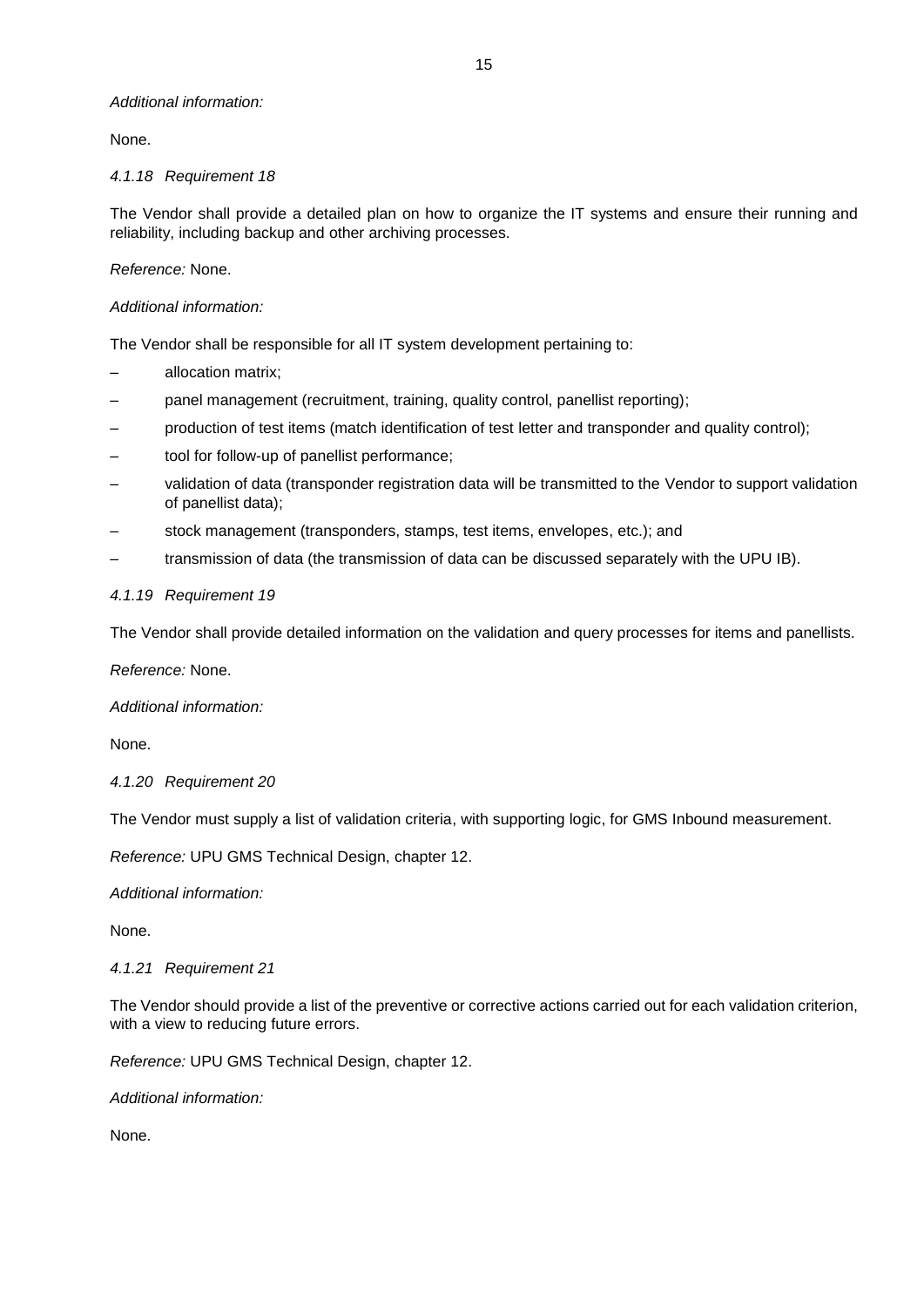### *4.1.22 Requirement 22*

The Vendor shall complete the validation process within the monthly reporting working schedule. In that regard, the validation of previous months' data needs to be completed by the end of the third week of the current month.

*Reference:* UPU GMS Technical Design, chapter 12.

*Additional information:*

None.

*4.1.23 Requirement 23*

The Vendor shall ensure the validation of the posting and delivery dates.

*Reference:* UPU GMS Technical Design, chapter 12.

*Additional information:*

None.

*4.1.24 Requirement 24*

The Vendor shall detail, other than how to conduct the task, how the key performance indicators (KPIs) will be met at each level and at each time interval.

*Reference:* UPU GMS Technical Design, chapter 12.

*Additional information:*

The Vendor is responsible for its role in reaching the targets. The level of each KPI shall be specified and reached per inbound DO. The intermediary level will be discussed with the Vendor at the beginning of the contract. The timeline is indicated in the KPI Table below. The pilot shall be completed by the end of the third month.

| <b>KPI</b>                           | When         | Minimum levels to reach during pilot<br>KPI per DO linked to terminal dues and overall countries |
|--------------------------------------|--------------|--------------------------------------------------------------------------------------------------|
| <b>VOT</b><br>(Valid mail on target) | Full running | 90%                                                                                              |
| AOT<br>(Allocation on target)        | Full running | $100 - 135%$                                                                                     |
| Posting to Plan                      | Full running | 95%                                                                                              |
| VMR<br>(Valid mail rate)             | Full running | 85%                                                                                              |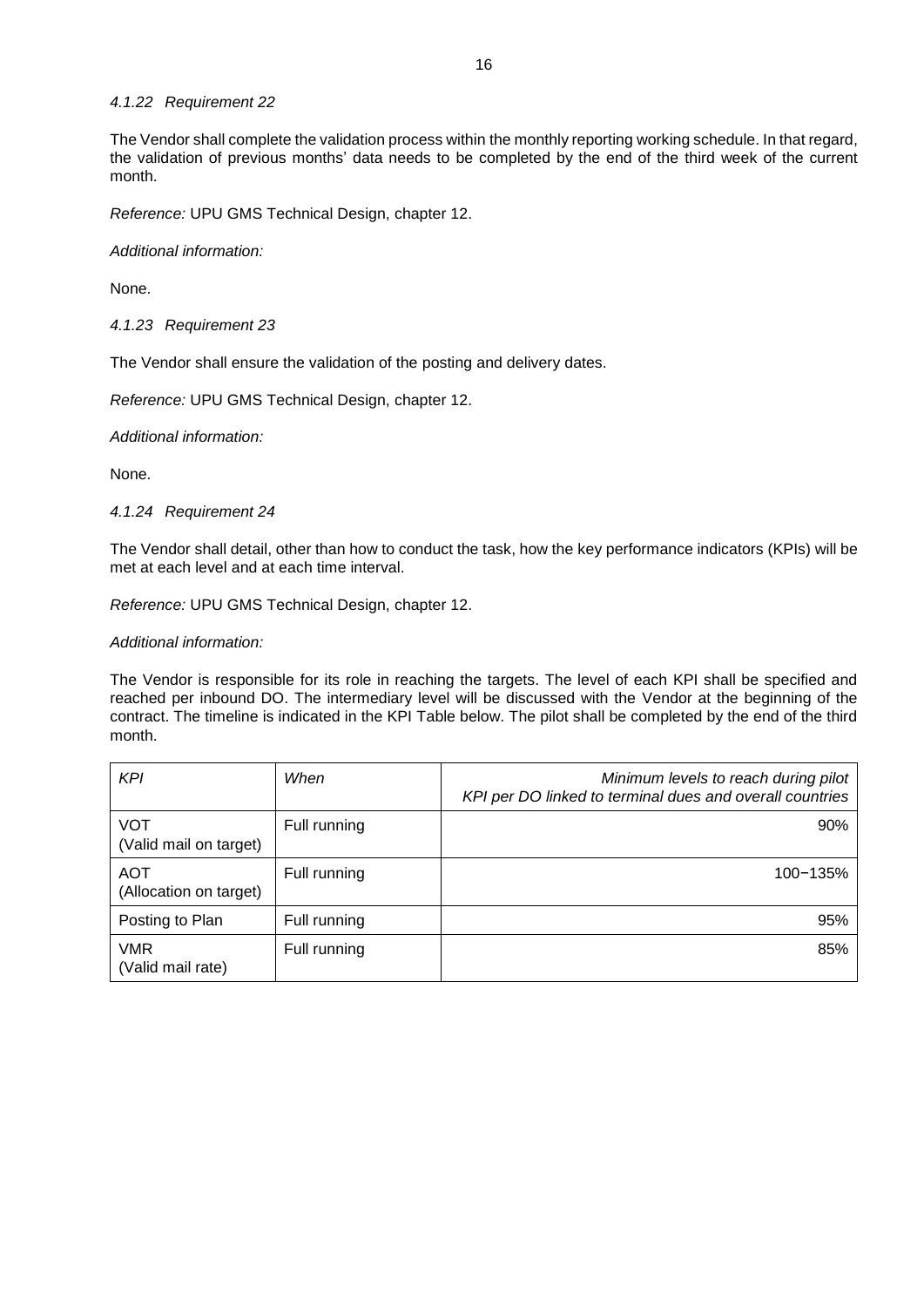| Indicator                | Level to be reached during running |                       |                           |                       |                           |                   |                       |  |
|--------------------------|------------------------------------|-----------------------|---------------------------|-----------------------|---------------------------|-------------------|-----------------------|--|
|                          | $CTRY^a 1$<br>Passive              | $CTRY^a 2$<br>Passive | $CTRY^a 3$<br>Semi-active | $CTRY^a 4$<br>Passive | $CTRY^a 5$<br>Semi-active | Global<br>Passive | Global<br>Semi-active |  |
| Transponder<br>loss rate |                                    |                       |                           |                       |                           |                   |                       |  |
|                          | <b>TBAb</b>                        | <b>TBAb</b>           | <b>TBAb</b>               | <b>TBAb</b>           | <b>TBAb</b>               |                   |                       |  |
|                          | <b>TBAb</b>                        | <b>TBAb</b>           | <b>TBAb</b>               | <b>TBAb</b>           | <b>TBAb</b>               |                   |                       |  |
|                          | <b>TBAb</b>                        | <b>TBAb</b>           | <b>TBAb</b>               | <b>TBAb</b>           | <b>TBAb</b>               |                   |                       |  |
| Data recency             |                                    |                       |                           |                       |                           |                   |                       |  |
|                          | <b>TBAb</b>                        | <b>TBAb</b>           | <b>TBAb</b>               | <b>TBAb</b>           | <b>TBAb</b>               |                   |                       |  |
|                          | <b>TBAb</b>                        | <b>TBAb</b>           | <b>TBAb</b>               | <b>TBAb</b>           | <b>TBAb</b>               |                   |                       |  |
|                          | 2 days                             | 3 days                | <b>TBAb</b>               | <b>TBAb</b>           | <b>TBAb</b>               |                   |                       |  |
| Item return<br>recency   |                                    |                       |                           |                       |                           |                   |                       |  |
|                          | <b>TBAb</b>                        | <b>TBAb</b>           | <b>TBAb</b>               | <b>TBAb</b>           | <b>TBAb</b>               |                   |                       |  |
|                          | <b>TBAb</b>                        | <b>TBAb</b>           | <b>TBAb</b>               | <b>TBAb</b>           | <b>TBAb</b>               |                   |                       |  |
|                          | 15 days                            | 15 days               | 10 days                   | 20 days               | 25 days                   |                   |                       |  |

<sup>a</sup> CTRY: Country

**b** TBA: To be agreed.

# **B. Organizational requirements**

### *4.1.25 Requirement 25*

The Vendor shall define the project team structure and team members, specifying the team members to be engaged in the provision of the services and their respective location. The Vendor shall also provide a CV of the team member that includes their qualifications, knowledge, skills and experience.

### *Reference:* None.

*Additional information:*

None.

# *4.1.26 Requirement 26*

The Bidder shall provide the UPU with a company presentation that includes the following information:

- Vision and mission;
- Experience and past activities;
- Experience within the postal sector;
- Generic references;
- Size, human resources, physical resources;
- Financial status;
- Legal status (including any relevant subsidiaries);
- Global reach;
- Research and development status;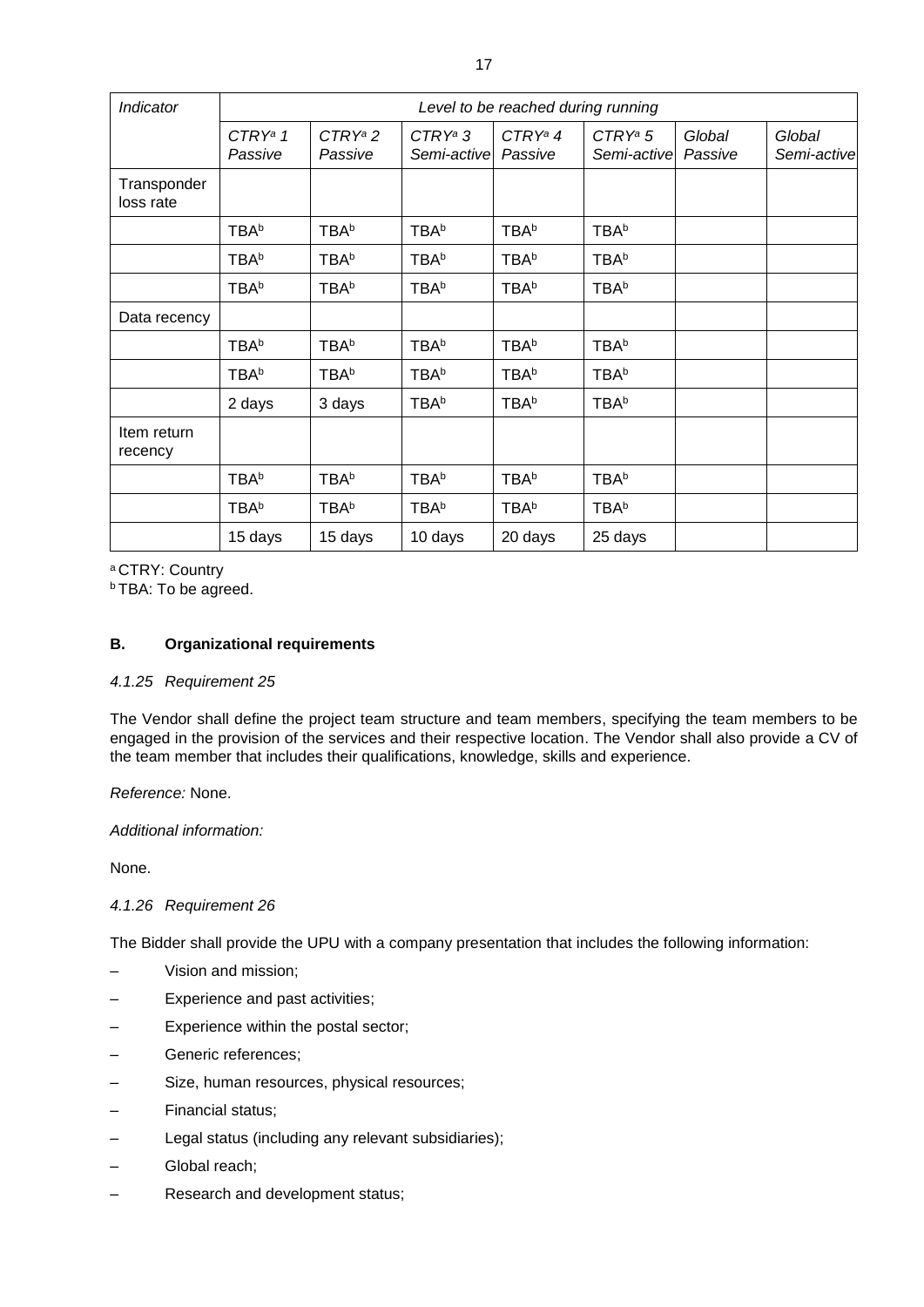- Insourced or subcontracted (partnerships/outsourcing);
- Training programmes;
- Language skills;
- Organizational chart;
- Certification status (Six Sigma, ISO 9001, etc.);
- Auditors;
- Openness to on-site inspection by UPU staff and auditor; and
- References from previous customers.

*Reference:* None.

*Additional information:*

None.

# **C. Project organization between the UPU IB and the Vendor**

# *4.1.27 Requirement 27*

The Vendor shall nominate a project manager that will liaise with the UPU in order to monitor the project's progress according to a defined project plan.

*Reference:* None.

*Additional information:*

None.

### *4.1.28 Requirement 28*

In order to ensure effective project coordination, the Vendor's project manager and the UPU shall follow a defined plan of meetings and teleconferences that will be agreed at a later stage. The meetings will take place on the premises of the UPU or the Vendor, as defined subsequently.

*Reference:* None.

*Additional information:*

None.

### *4.1.29 Requirement 29*

The Vendor shall be required to attend at least two GMS meetings each year. The meetings will be held at UPU headquarters in Berne, Switzerland.

*Reference:* None.

*Additional information:*

None.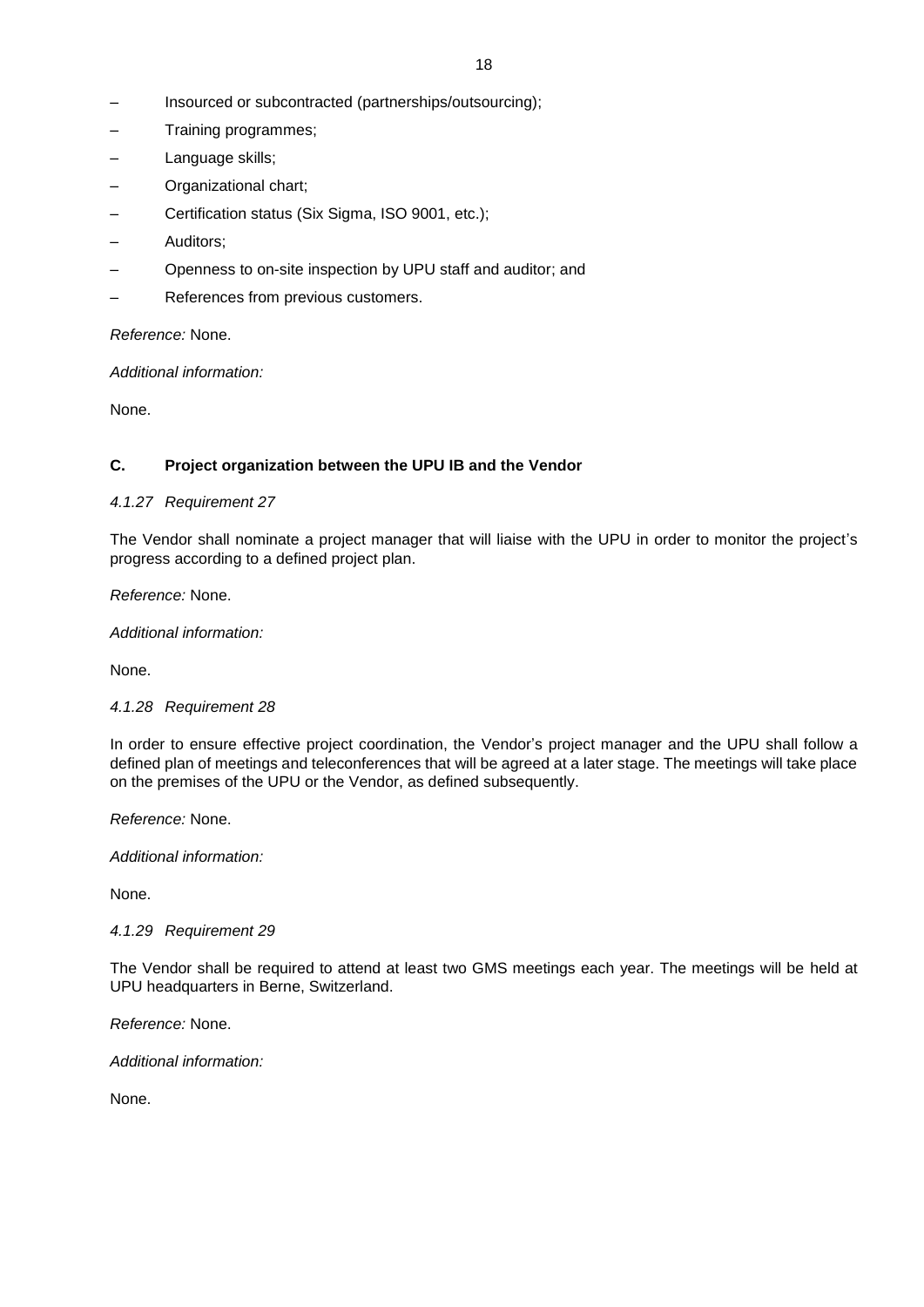### *4.1.30 Requirement 30*

Subject to the UPU's request, the Vendor shall engage in relevant training sessions or workshops organized by the UPU. There may be two to five designated training sessions or workshops each year. The sessions may be in different regions of the world (Africa, Americas, Arab countries, Asia and Europe).

*Reference:* None.

*Additional information:*

None.

# **D. Auditing**

### *4.1.31 Requirement 31*

The Vendor shall be subject to auditing with respect to the provision of the services as part of the UPU's GMS annual audit.

*Reference:* UPU GMS Technical Design, chapter 17.

# *Additional information:*

The auditing shall be focused on the functions and processes related to the appropriate technical implementation of the UPU GMS Technical Design specifications.

# **E. Penalties**

Other than the penalties related to confidentiality provisions (see section 2.1 above), the UPU shall establish a regime of penalties to safeguard proper implementation of the requirements above from the start of the provision of the services and the entry into force of the relevant agreement.

### *4.2 Description of activities*

The Bidder shall describe the activities to be performed in order to fulfil the requirements listed above.

### *4.3 Business model and costs*

The Bidder shall provide its detailed pricing structure as follows:

*Percentage cost share per Inbound country and globally (parameter, transponder type, level)*

|             |                                                                             | Global |            | Level A |     | Level B       |                                               | Level C    |                    | Level D         |                    | Level E         |                 |
|-------------|-----------------------------------------------------------------------------|--------|------------|---------|-----|---------------|-----------------------------------------------|------------|--------------------|-----------------|--------------------|-----------------|-----------------|
|             | Transponder type   passive semiactive                                       |        |            |         |     |               | passive semiactive passive semiactive passive |            | semiactive passive |                 | semiactive passive |                 | semiactive      |
|             | No. Parameter                                                               |        |            |         |     |               |                                               |            |                    |                 |                    |                 |                 |
|             | IT set up and data transfer                                                 |        |            |         |     |               |                                               |            |                    |                 |                    |                 |                 |
|             | 2 Allocation matrix/Annual Review                                           |        |            |         |     |               |                                               |            |                    |                 |                    |                 |                 |
|             | 3 Recruitment and training of panellists in new countries                   |        |            |         |     |               |                                               |            |                    |                 |                    |                 |                 |
|             | Test item production including printing of transponders and quality control |        |            |         |     |               |                                               |            |                    |                 |                    |                 |                 |
| $5^{\circ}$ | Transponder management                                                      |        |            |         |     |               |                                               |            |                    |                 |                    |                 |                 |
|             | 6 Stamp management                                                          |        |            |         |     |               |                                               |            |                    |                 |                    |                 |                 |
|             | Panel management                                                            |        |            |         |     |               |                                               |            |                    |                 |                    |                 |                 |
|             | 8 Project management                                                        |        |            |         |     |               |                                               |            |                    |                 |                    |                 |                 |
|             | 9 Response to user queries                                                  |        |            |         |     |               |                                               |            |                    |                 |                    |                 |                 |
|             | 10 Production of KPI reports                                                |        |            |         |     |               |                                               |            |                    |                 |                    |                 |                 |
|             |                                                                             |        | Total %  % | $ $ %   | . % | $\frac{1}{2}$ | $ $ %                                         | 1.1.1.1.1% | $\frac{1}{2}$ %    | $\frac{1}{2}$ % | $\frac{1}{2}$ %    | $\frac{1}{2}$ % | $\frac{1}{2}$ % |

KPIs:

- Panel status per dropper and receiver country: weekly
- Data recency: weekly